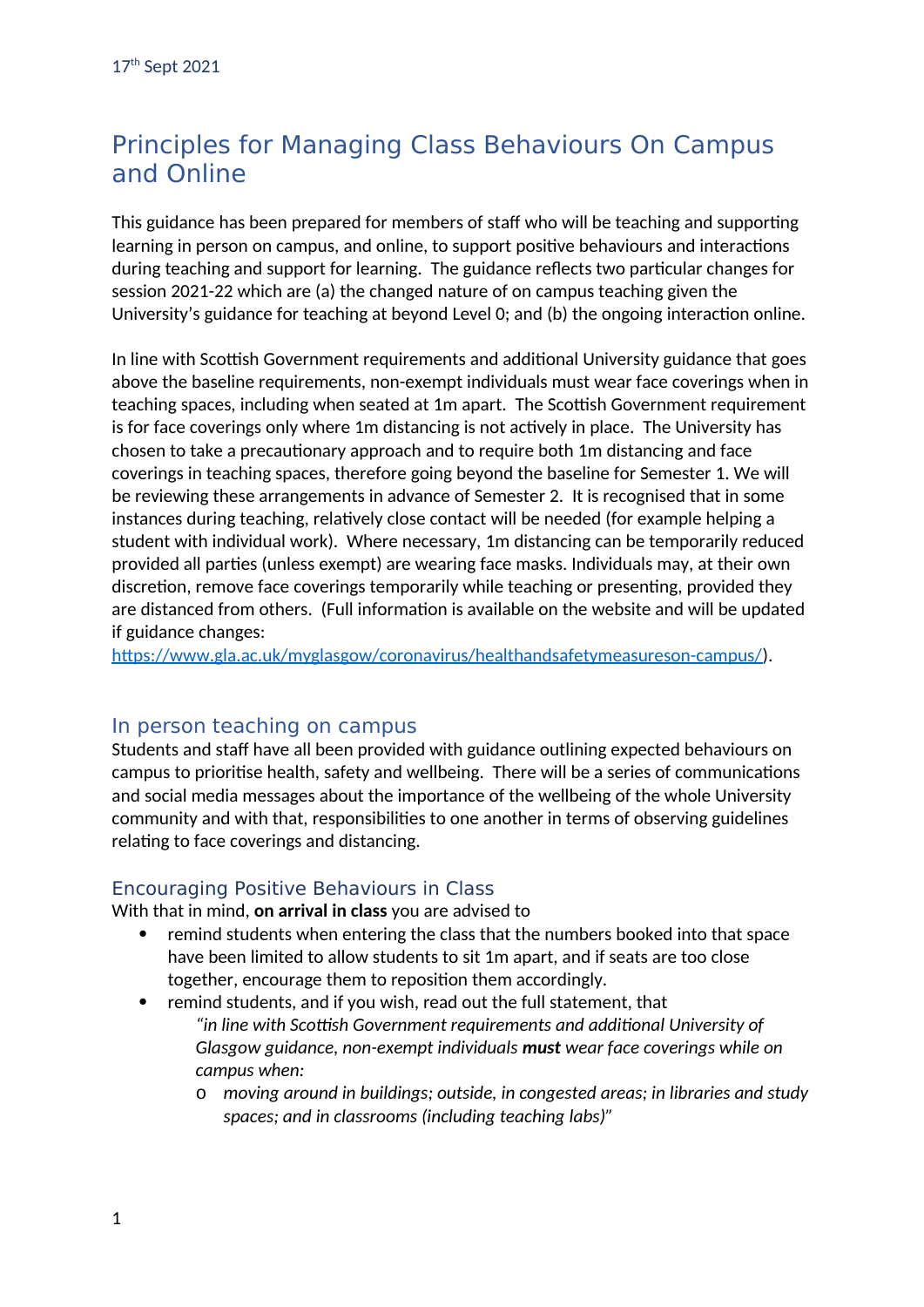- advise those who are exempt from wearing face coverings that they can download the exemption card from the SG website if they haven't done so already, and they will then have it available in card or download form<http://www.exempt.scot/>
- point to cleaning materials noting that students may wish to clean their work surfaces before beginning the session

When **leaving the class**, you may wish to, but are not required to

- remind students to look out for any one-way directional signage that is in place in the corridor/building (there is not likely to be much of this)
- remind students that they should continue wearing face coverings when moving around
- ask students to move as swiftly as possible to their next destination and not to dwell in the corridors/cause congestion wherever possible
- ask students not to remain in the class in order that others can enter, and so that entry and exit routes remain as clear as possible
- remind students of the facility to book study spaces using the *UofG Life* App if they had been hoping to stay in the class in order to engage in private study

The need for such reminders will hopefully diminish as students and staff become accustomed to new ways of working and studying on campus.

### Dealing with Difficult Behaviours in Class

In the unlikely event that students display behaviours such as:

- Not maintaining an appropriate physical distance
- Sitting in seating that is marked as not for use or moving one that was appropriately placed
- Neglecting to wear face coverings (when they are not exempt)
- Being disrespectful to others who are exempt and thus not required to wear a face covering or indeed being disrespectful to those who are wearing face coverings
- Failing to observe any one-way directional signage
- Being disrespectful in other ways and not contributing to an inclusive and respectful learning environment
- Being disrespectful to the Reach Out team or other staff who are providing support for safe movement around the campus by not adhering to their requests concerning physical distancing and face coverings,

you are advised to draw on the following approaches as appropriate:

- Remind students of the expectations of behaviour on campus, in the University's published guidance and in the posters around campus
- Ask any student seated in a space not allocated for seating to move to an appropriate seat, or if they have moved their seat from its intended position to reposition it.
	- o If they choose not to, remind them that the 1m distancing is not optional but is a condition of engaging in teaching on campus
	- o If they still refuse to move/reposition their seat, then indicate that out of respect for others and in order to comply with the Government and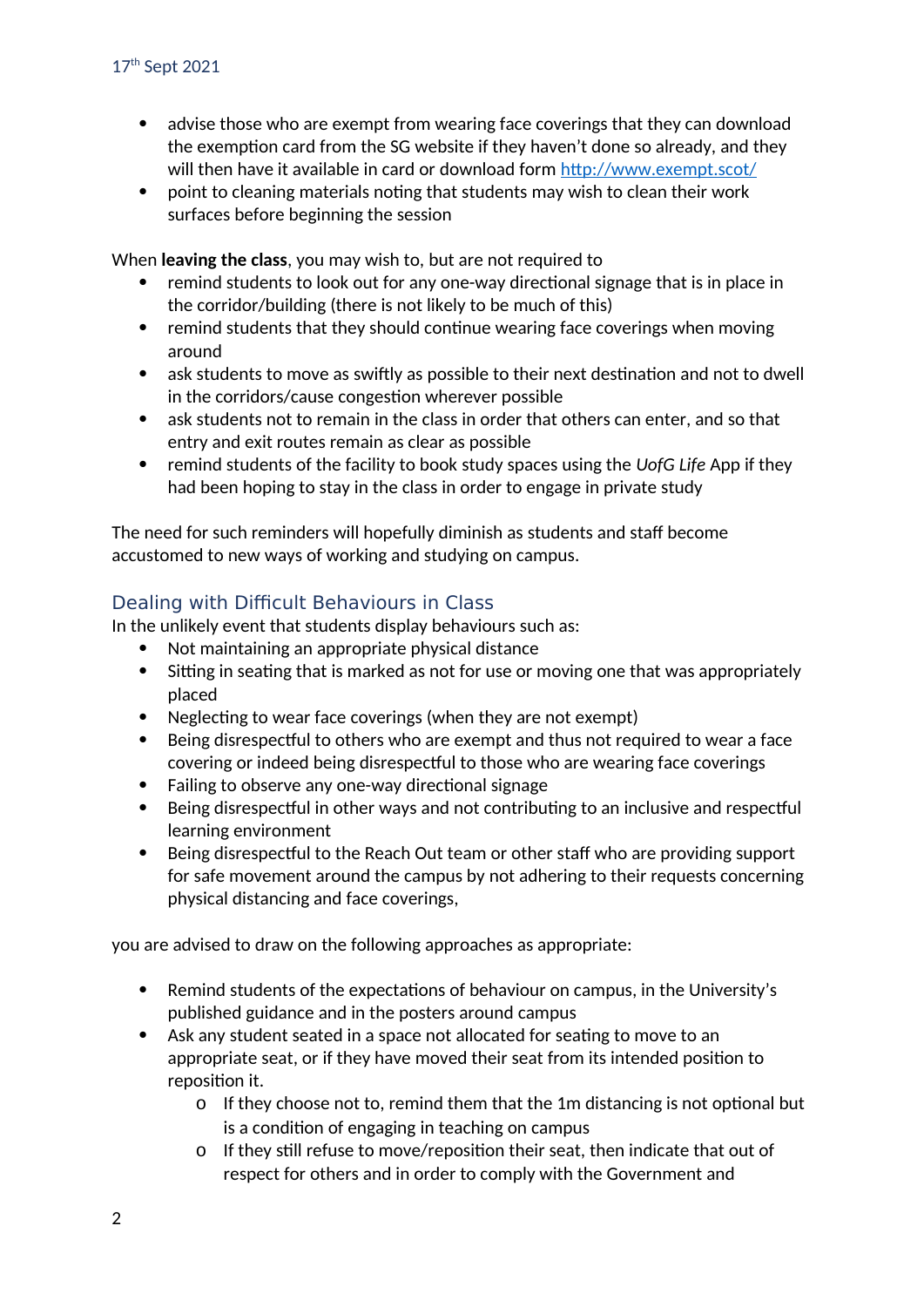University requirements, you have no alternative other than to ask them to leave the class. Take a note of their student ID number and name, and report the incident to the course organiser

- Ask students to regulate their behaviours in order that everyone can participate in the class or in the discussion because it is a priority that we create an inclusive, respectful and interactive learning environment
- Where a student repeatedly disregards any intervention on your part including the invitation to leave - then it is appropriate to advise them of the code of conduct and the particular obligations in terms of others' health and wellbeing.
	- o if they do not then alter their behaviour, you can take a note of their student ID number and name, and advise them that you will report the incident to the course organiser. This may yield a positive response.
	- o if the problem persists, then indicate that you have no option other than to contact security<sup>[1](#page-2-0)</sup> to ask for the student to be escorted from the room. You should then report the student in line with the [student code of conduct](https://www.gla.ac.uk/myglasgow/senateoffice/studentcodes/studentconductstaff/).
- In the unlikely event that a member of staff is concerned that the situation is escalating, they may choose to discontinue that particular class and pursue a resolution through the student code of conduct and in discussion with their line manager.

# Online teaching

What follows should be read alongside the [netiquette guidance for students and staff](https://moodle.gla.ac.uk/course/view.php?id=11911#section-1). Additionally, there is a useful, short guide with **Online Teaching Tips** that you may wish to consult.

As with any class setting, it is helpful to set out in your course guide any specific expectations you have of student engagement and interaction for the course you are leading, or to request from a course lead, a copy of any guidance they intend to give to students.

### Encouraging Positive Behaviours in Class

It is helpful to begin the session by introducing yourself to the class if you have not met them before, and welcoming students, just as you would on campus.

Then set out for them how you intend the session to work stressing the positive behaviours you wish to encourage, acknowledging that there are a range of reasons why engaging online may not always work for everyone and to be understanding to others in the class, and indicate any actions or behaviours you consider not suitable for the session (especially if they may be appropriate in other settings). Including, for example:

 whether you want them to have their microphones on or off throughout, or intermittently

<span id="page-2-0"></span> $1$  Gilmorehill: 0141 330 4444 or preferably, use the emergency button on the Safe Zone App; Garscube: 0141 330 2222; Dumfries: Contact the Head of School 01387702006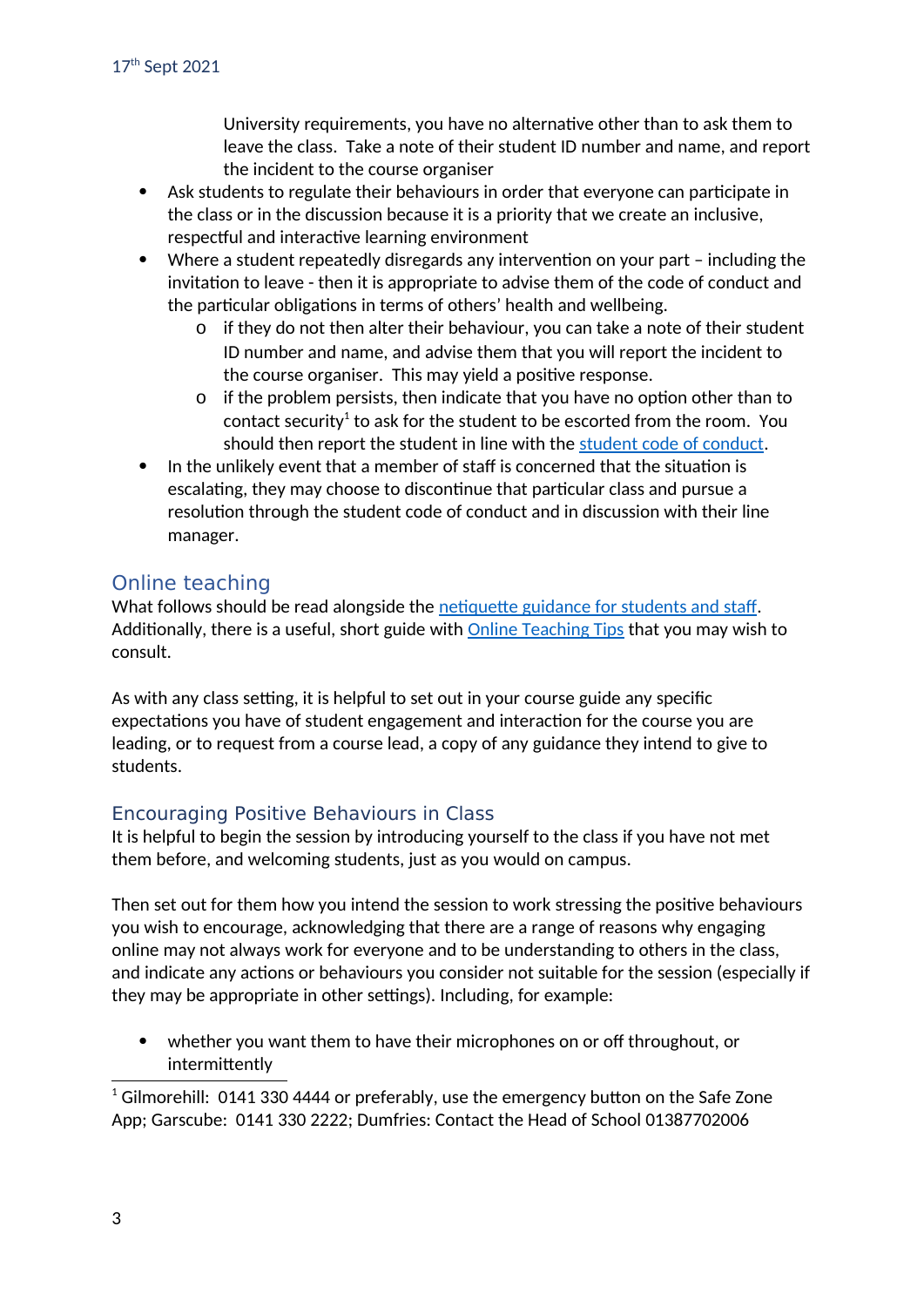- whether you prefer them to have their video on if possible or not. [Please bear in mind that this may not be feasible as they may lack a reliable internet connection and videos provide what might be an intrusive window into their home lives. There can be other personal reasons why they may not wish to have their video on – referring to the guidance for inclusive online meetings may be helpful here.]
- you may wish to advise students of the 'virtual background' function in Zoom or Teams and the availability of some [University background images](https://www.gla.ac.uk/myglasgow/staff/brandtoolkit/resources/sourcephotography/imagesforvideoconferencing/) though note that this will not work on all devices.
- if and how you would like students to use the chat function (for example do you want them to ask questions, seek clarifications, comment on one another's contributions), whether someone is moderating the chat for you, how you / they will respond to students' comments, how you will follow up if you cannot answer all of their questions and whether you intend to save the chat (if using Zoom) and to post it on Moodle for them later
- if you wish to encourage them to respond to one another's comments, it is helpful to give them some guidance as to what kind of responses they might make (e.g. endorsing others' comments, providing counter views etc)
- indicate any approaches that you wish to discourage (e.g. tangential discussions if you think that this will distract students)

There are many other things you could cover, but the point is to stress what you see as positive ways to engage in a live session online.

# Dealing with Difficult Behaviours in Class

If students display behaviours such as:

- Inappropriate language in the chat
- Disparaging remarks about others' contributions
- Persistent interruption or failure to mute and so creating distracting background noises
- Distracting personal conversations in the chat function

you are advised to draw on the following approaches as appropriate:

- Remind students that they should treat one another with dignity and respect and encourage them to moderate their language or approach.
	- o If they do not do so, you can indicate that we do not tolerate the language/approach that they are using and that if they persist, you will need to ask them to leave
	- o If they continue but do not leave, indicate that you can block them from the session if need be
	- o If they still fail to leave, then you can block them from the class
- Indicate that there is a need to include everyone in the discussion and ask those who are tending to interrupt, to mute and use the raise hand function or chat function and you will come to them when others have spoken.
	- o If they continue to disrupt, you can mute them if need be